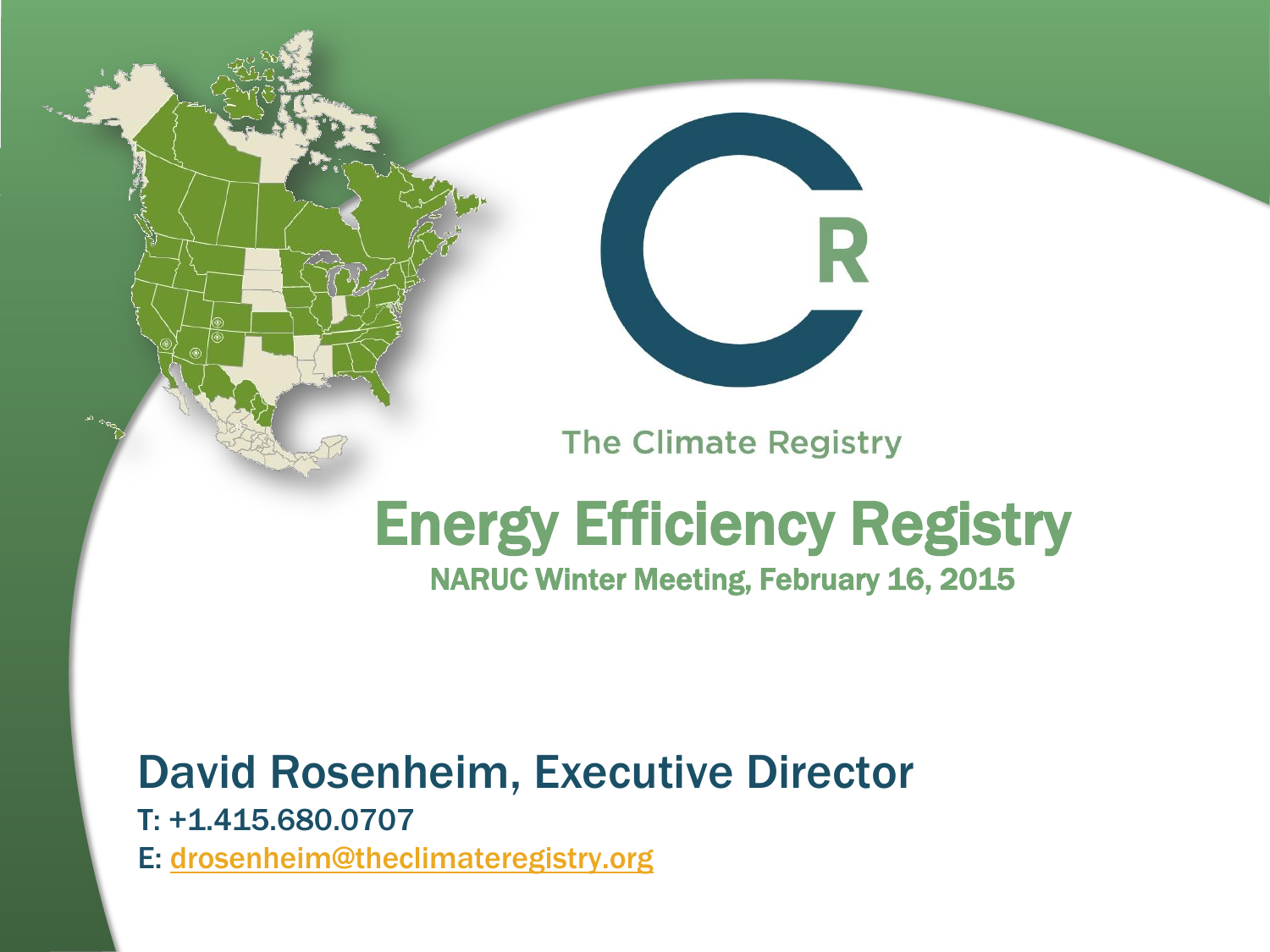

Challenges with EE as a CPP Compliance Mechanism

- EE EM&V is inconsistent across states and regions
- Lack of attribution of EE reductions
- Data is disaggregated and terminologies vary
- Lack of transparency, even between state PUC's, energy and air offices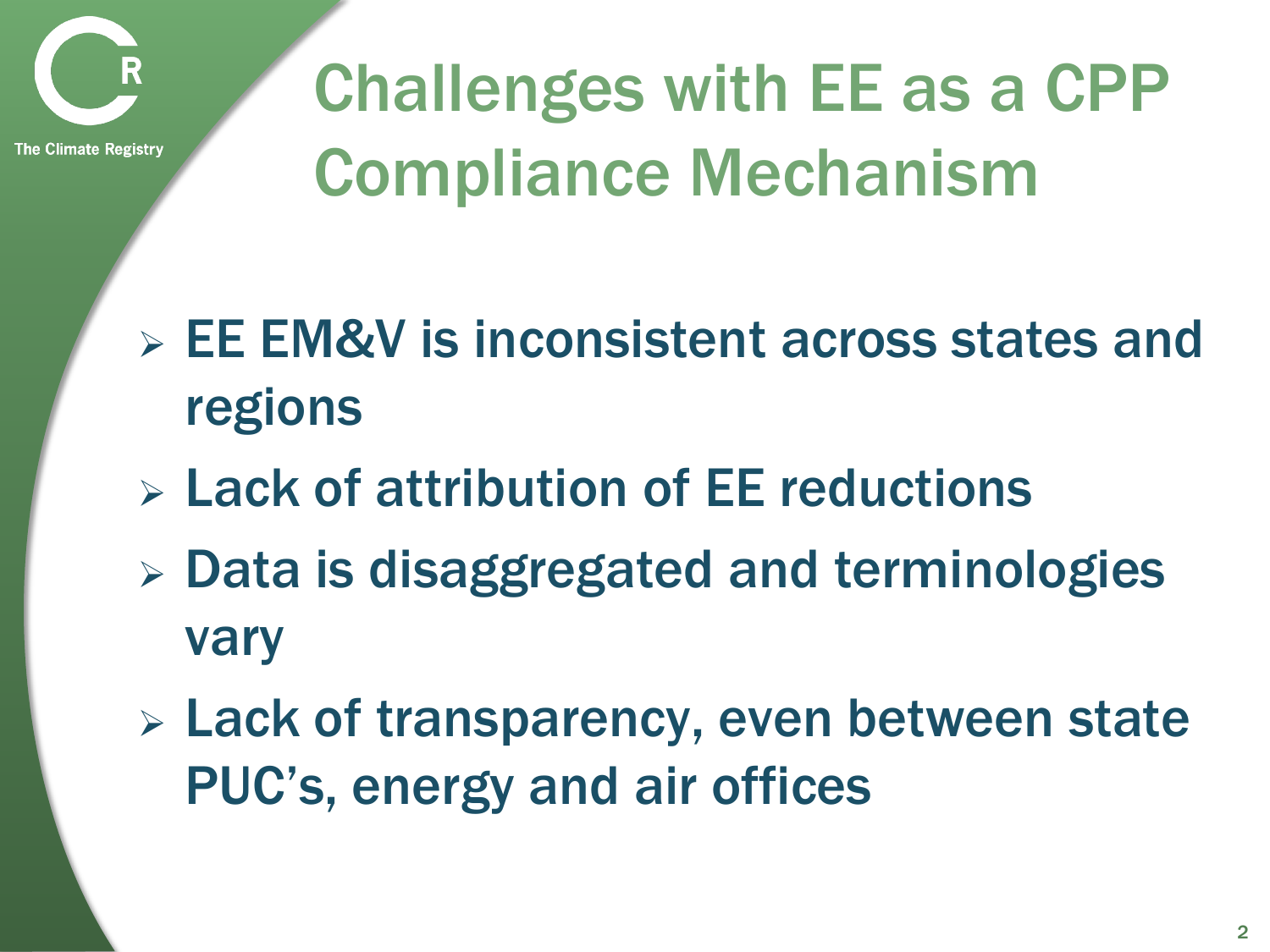

The Climate Registry

## Opportunity: a National EE Registry for States

- Aggregates data into a single platform
- $\triangleright$  Supports state-specific customization based on unique policy goals
- $\triangleright$  Provides a framework for transparency and clear attribution – no double counting
- Encourages standardization of EE EM&V
- Forms the basis for crediting and multistate trading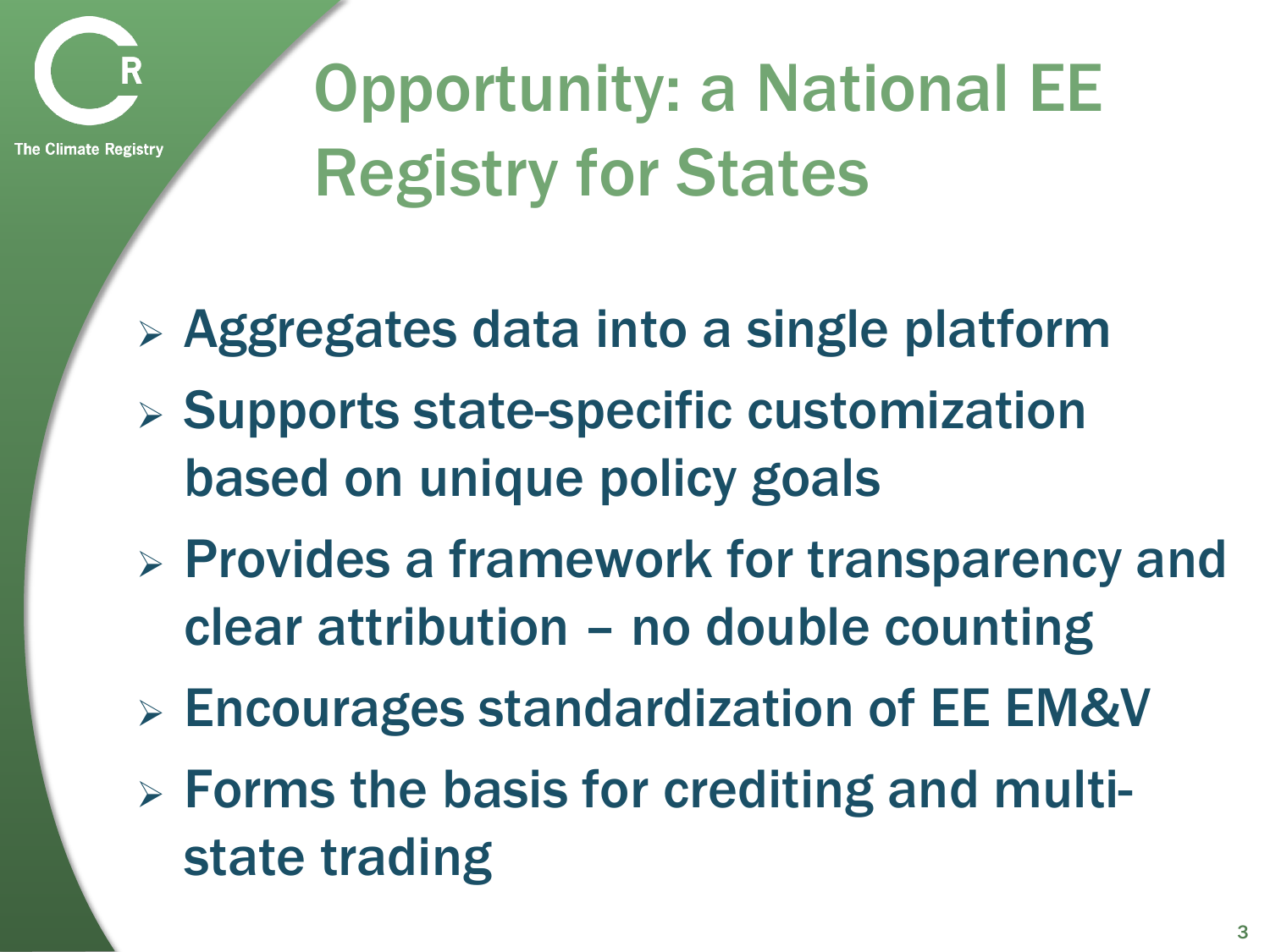

**Benefits** 



- $\triangleright$  Plug-and-play infrastructure lowers compliance costs
- $\triangleright$  Enables multi-state cooperation, while supporting state-specific plans
- Facilitates communication and exchange of best practices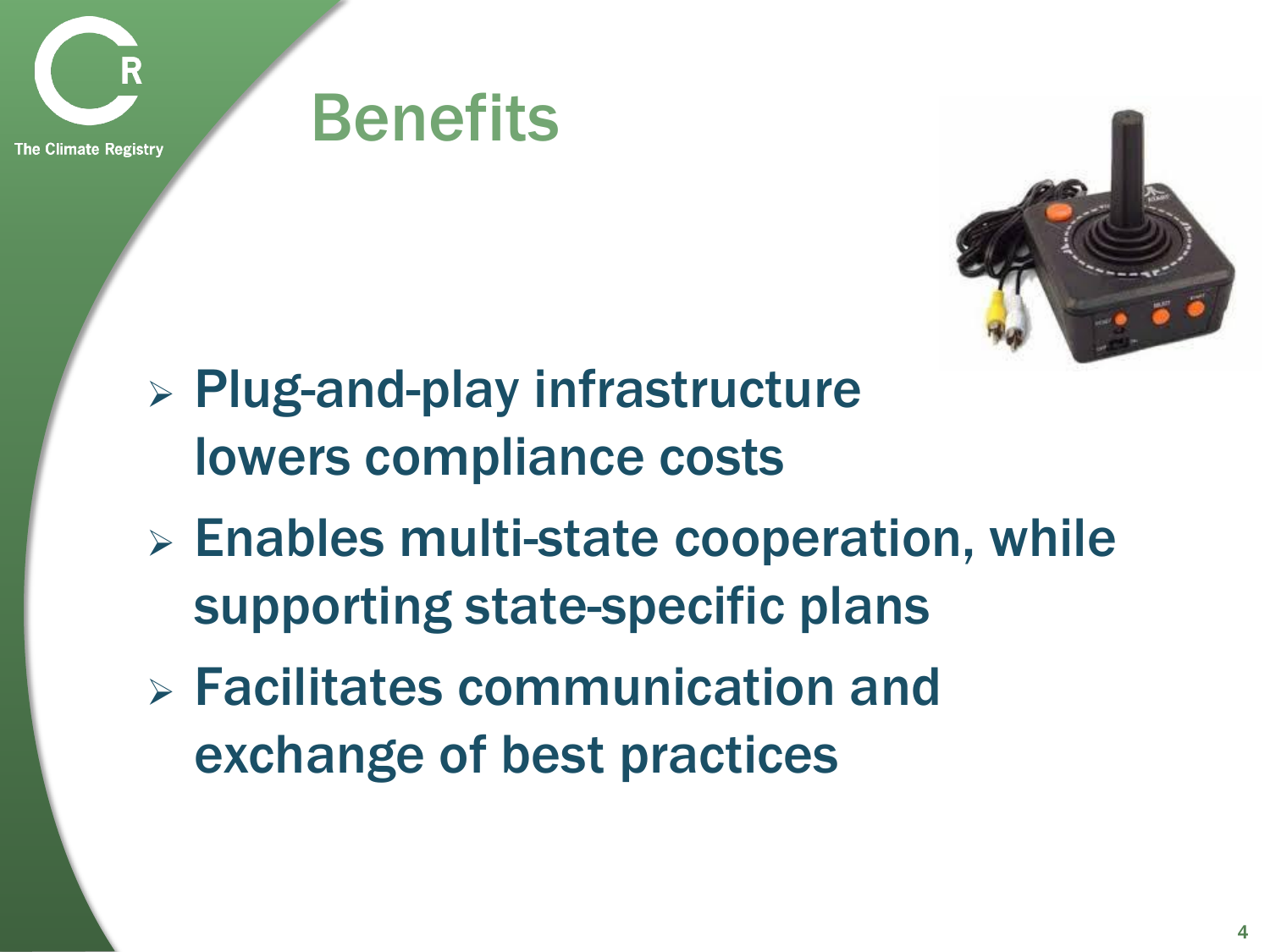

**The Climate Registry** 

Ensures and documents that the energy savings/ avoided  $CO<sub>2</sub>$ emissions are: Quantifiable, Non-duplicative, Permanent, Verifiable,

Enforceable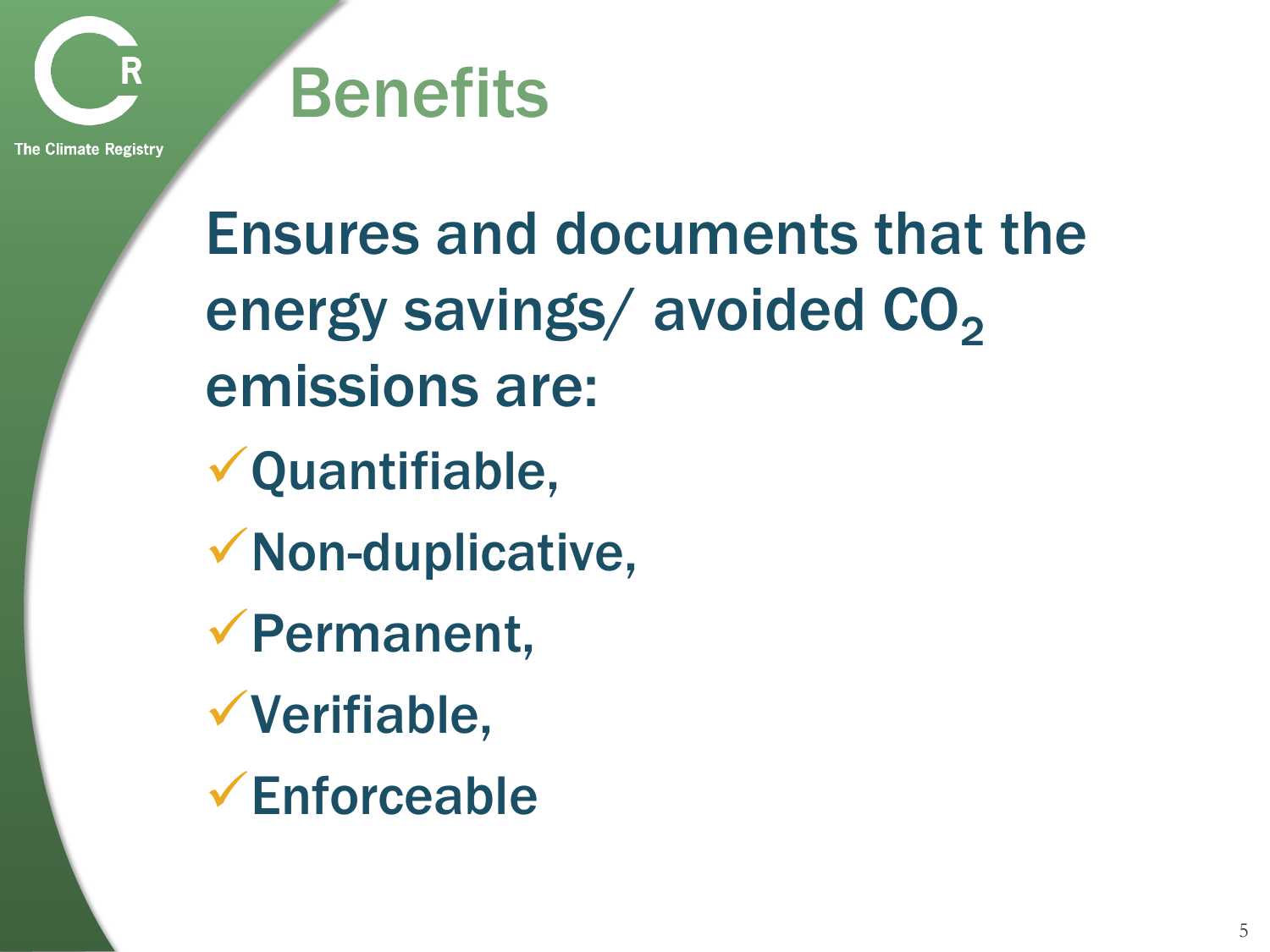

## A multi-state solution: The Climate Registry

- Founded and governed by NA subnationals, policy neutral
- $\rightarrow$  Membership and extended network of hundreds of emitters, MRV experts
- → Expert in GHG MRV for both voluntary and mandatory programs in NA and internationally
- $\rightarrow$  History of building programs that support transparency and standardization & gaining buy-in through multi-stakeholder consultation processes

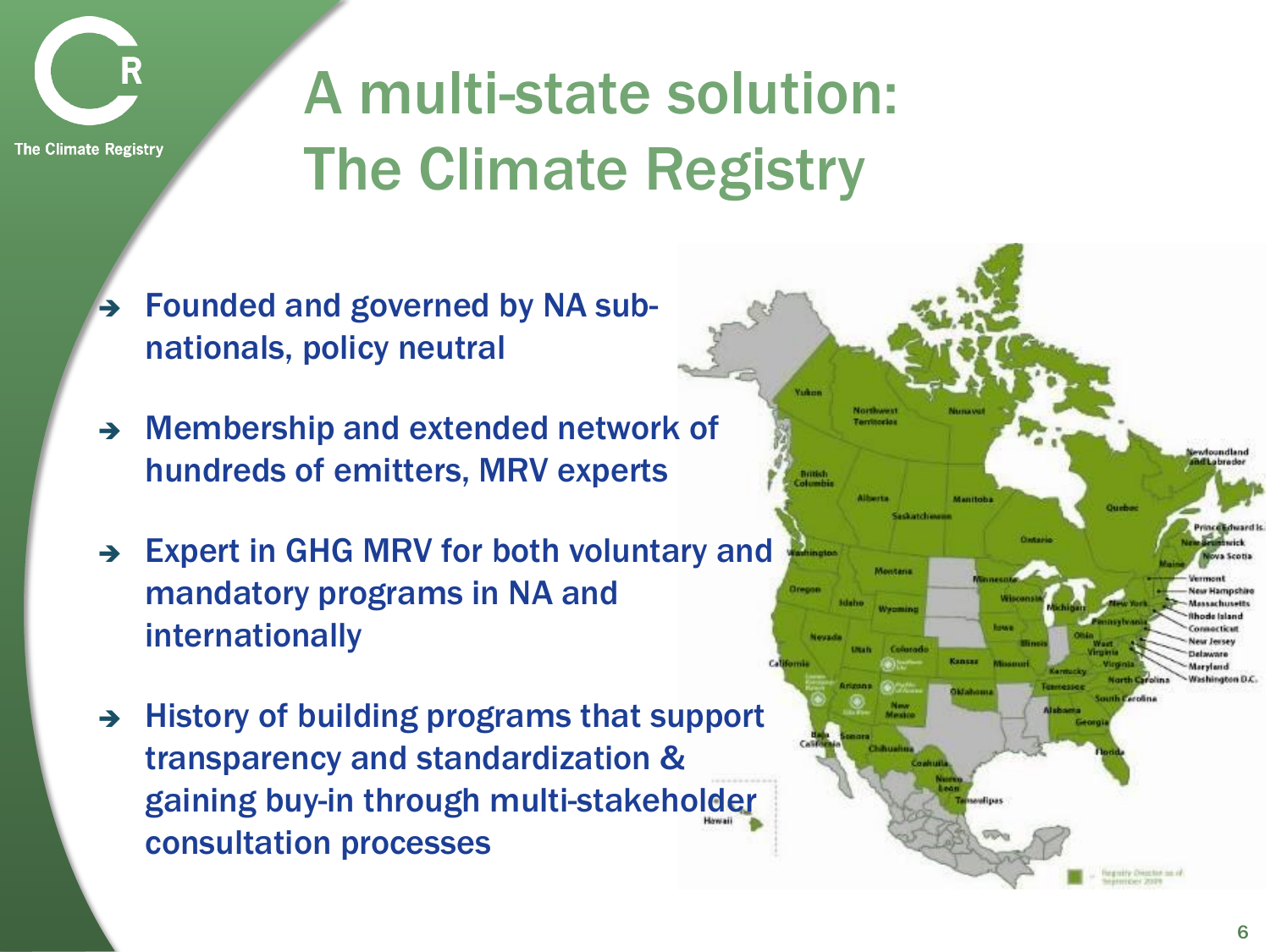

#### Regional REC Registries as a model to build a national platform





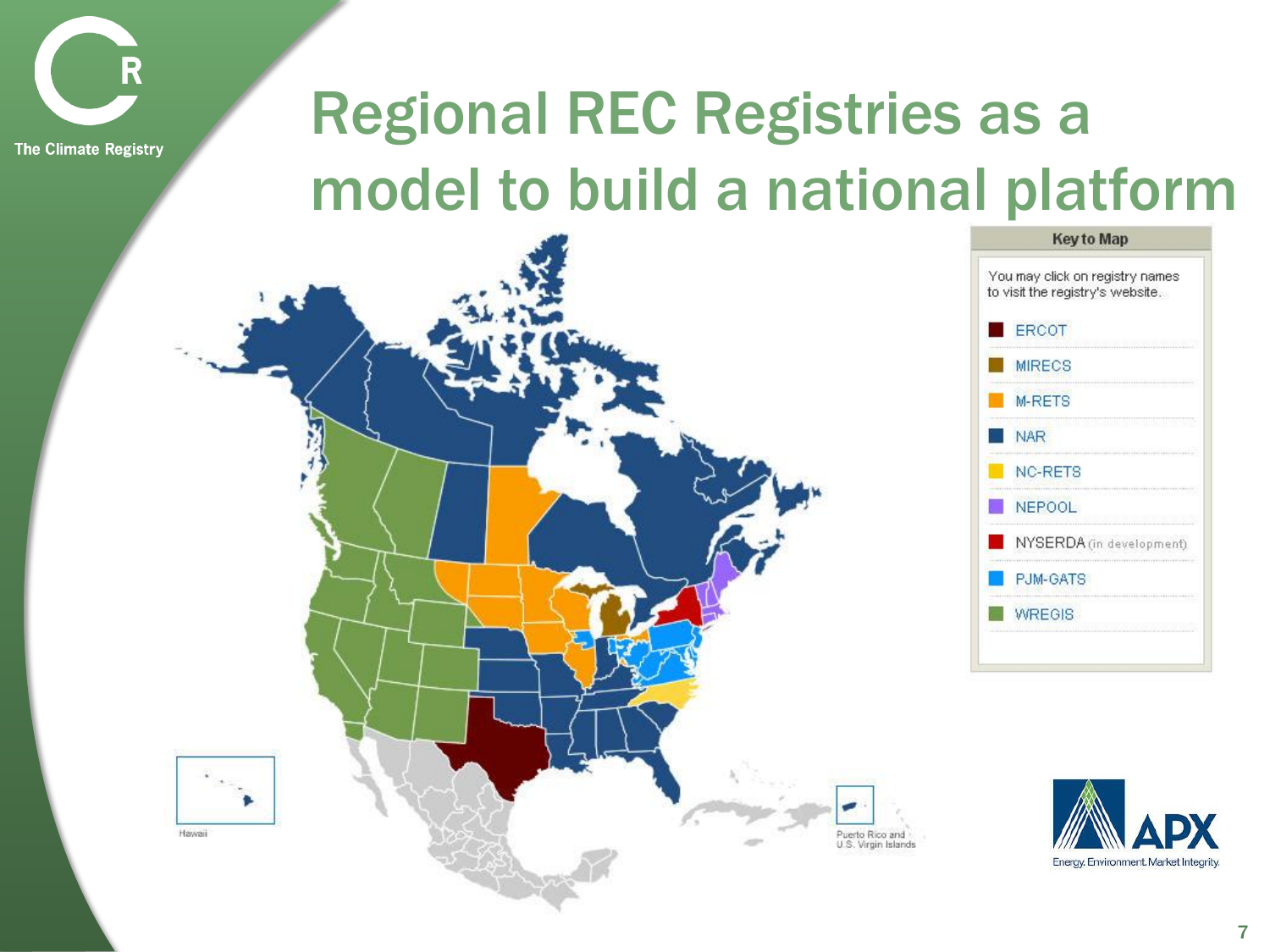### Ecosystem of Supporters

**The Climate Registry** 

R

NGOs & Academics: NRDC, EDF, CSU, Stanford

EE Community: DOE, RAP, TF's (CA, NW, NEEEP, SEEA), ACEEE

Affected units, ESCO's, EE implementers

**Regulators**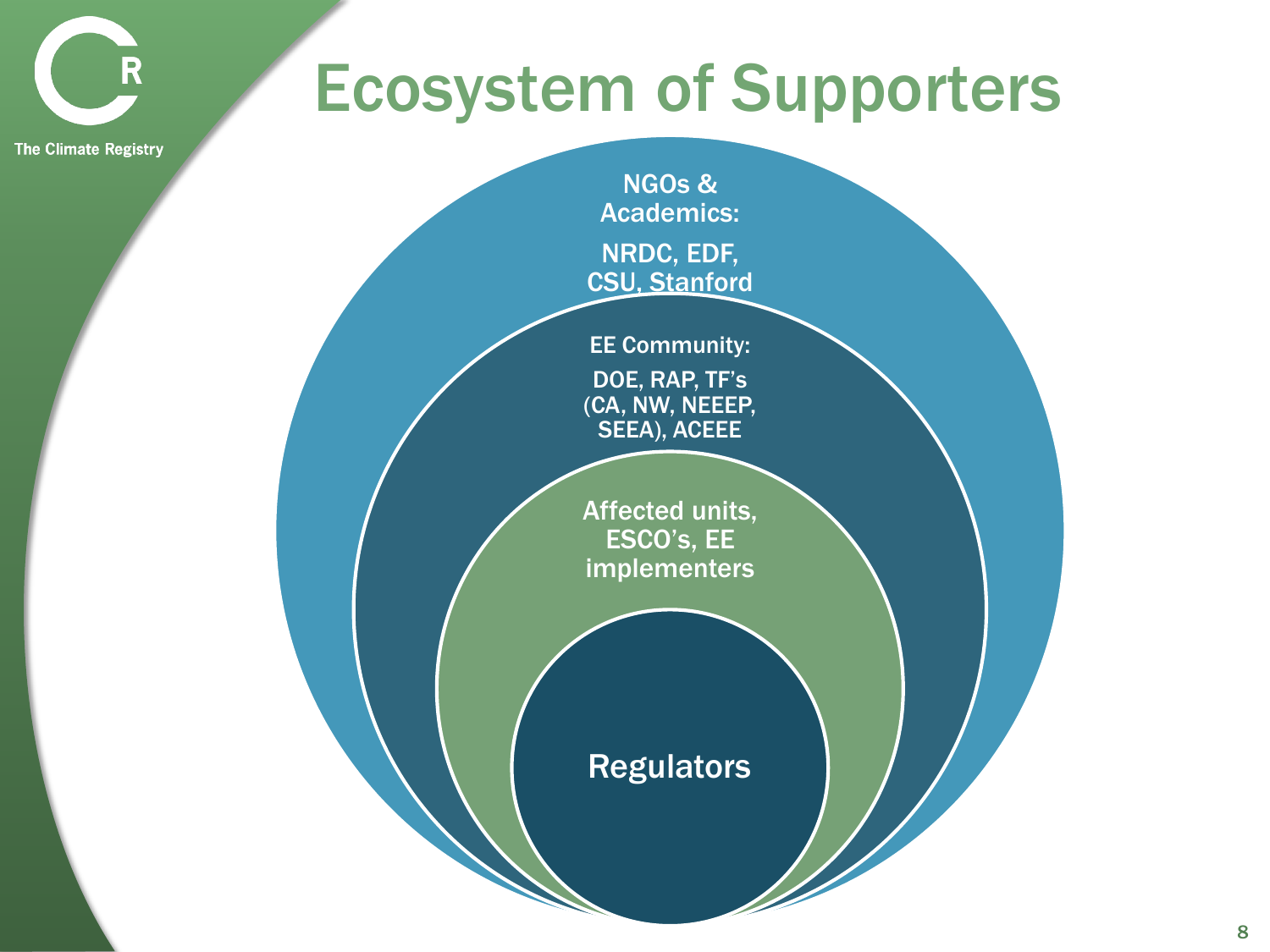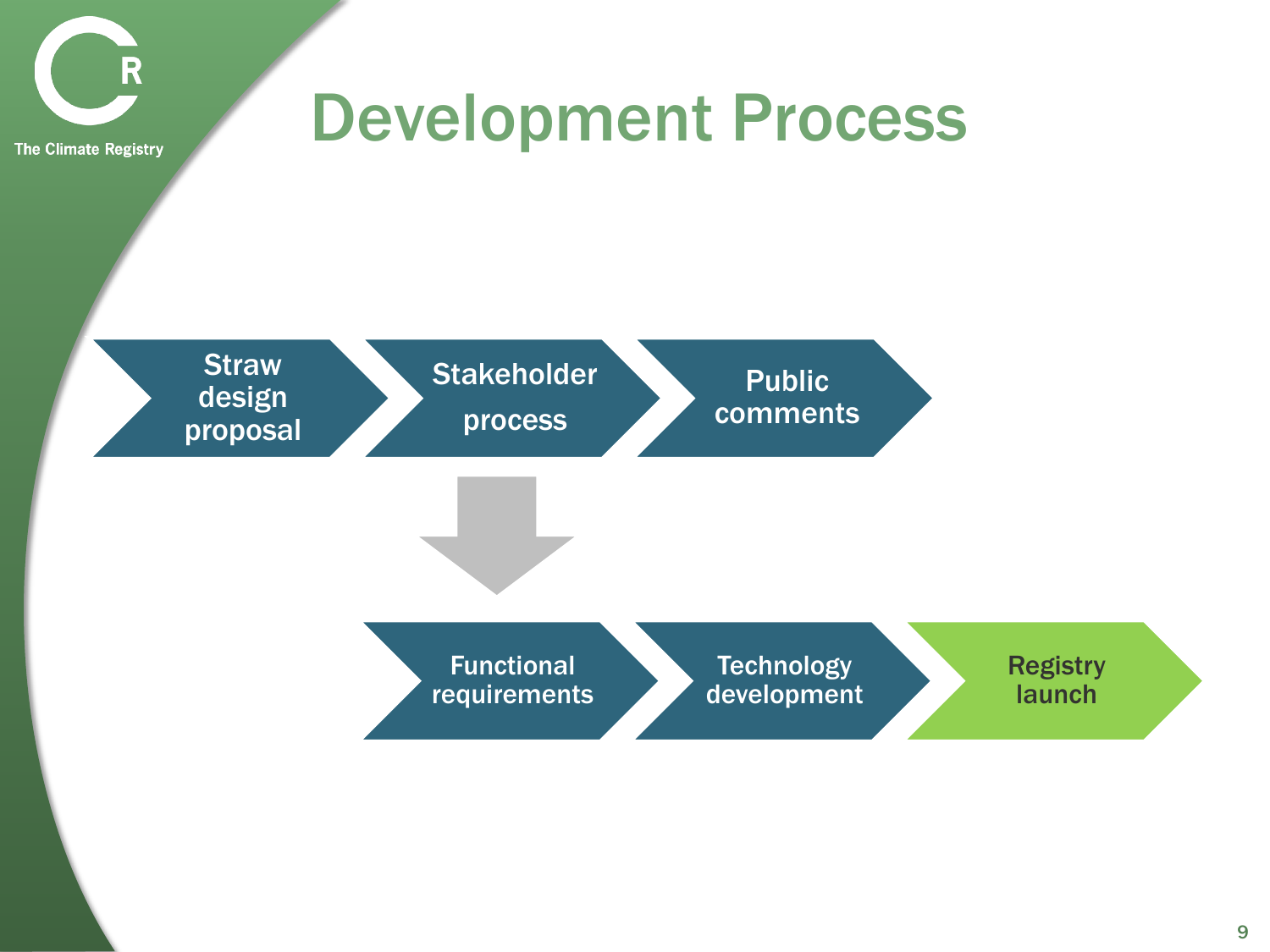

## EE Registry Components for Reporting & Disclosure

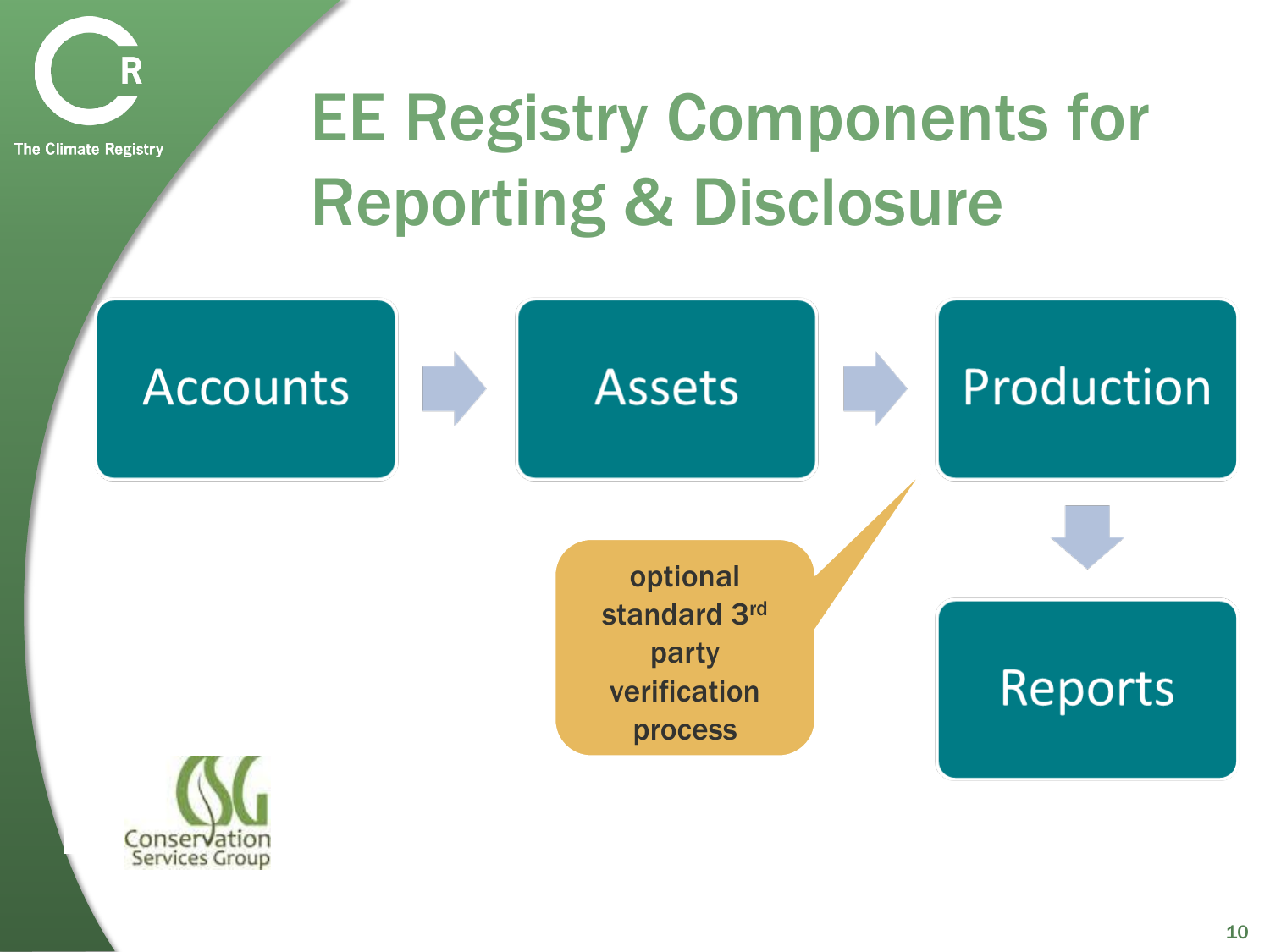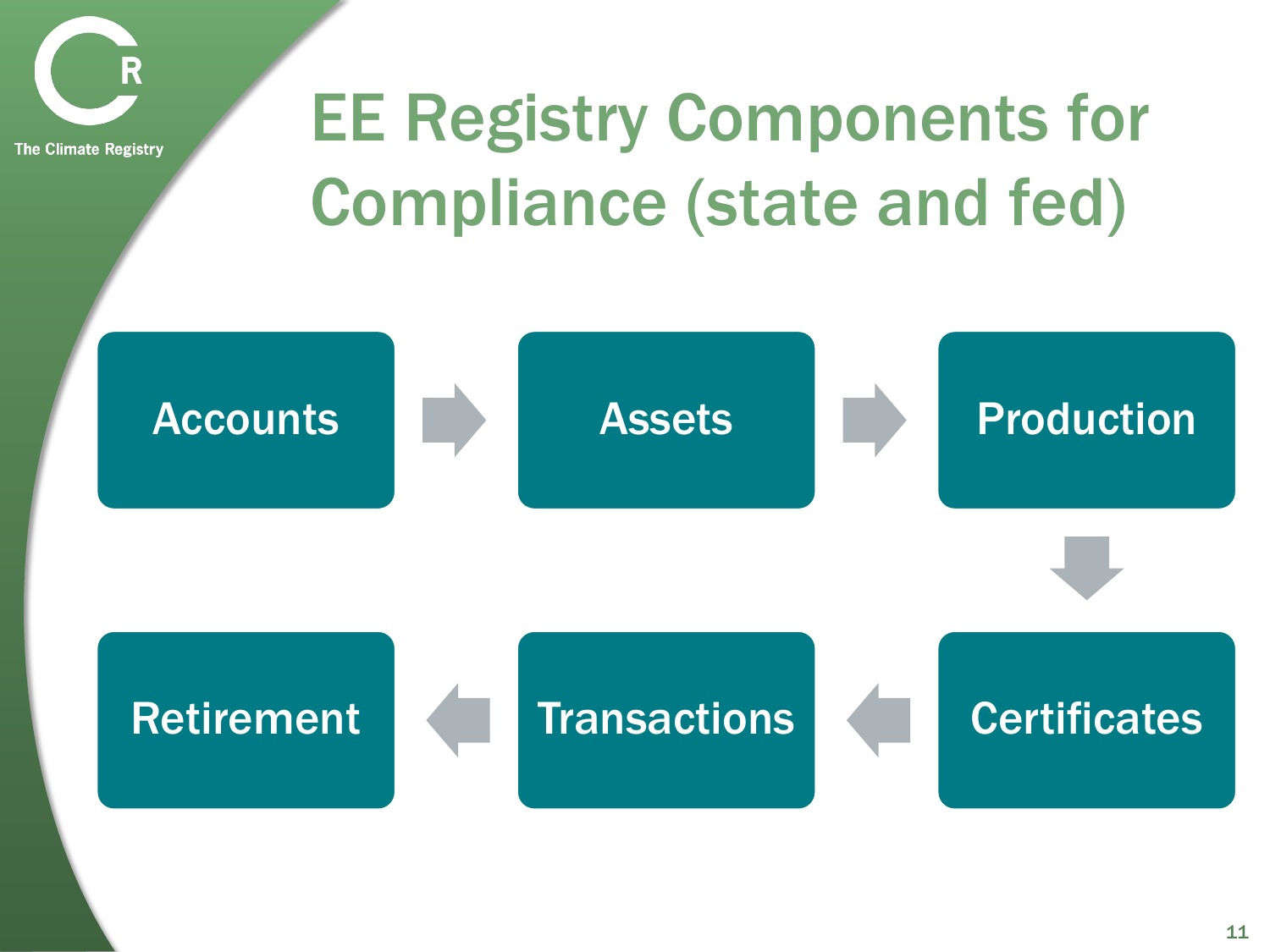

### The Impact

- → Reduces barriers and costs to state EE
- $\rightarrow$  Empowers states to work together
- $\rightarrow$  Opens new markets for energy efficiency
- $\rightarrow$  Drives energy and carbon reductions at scale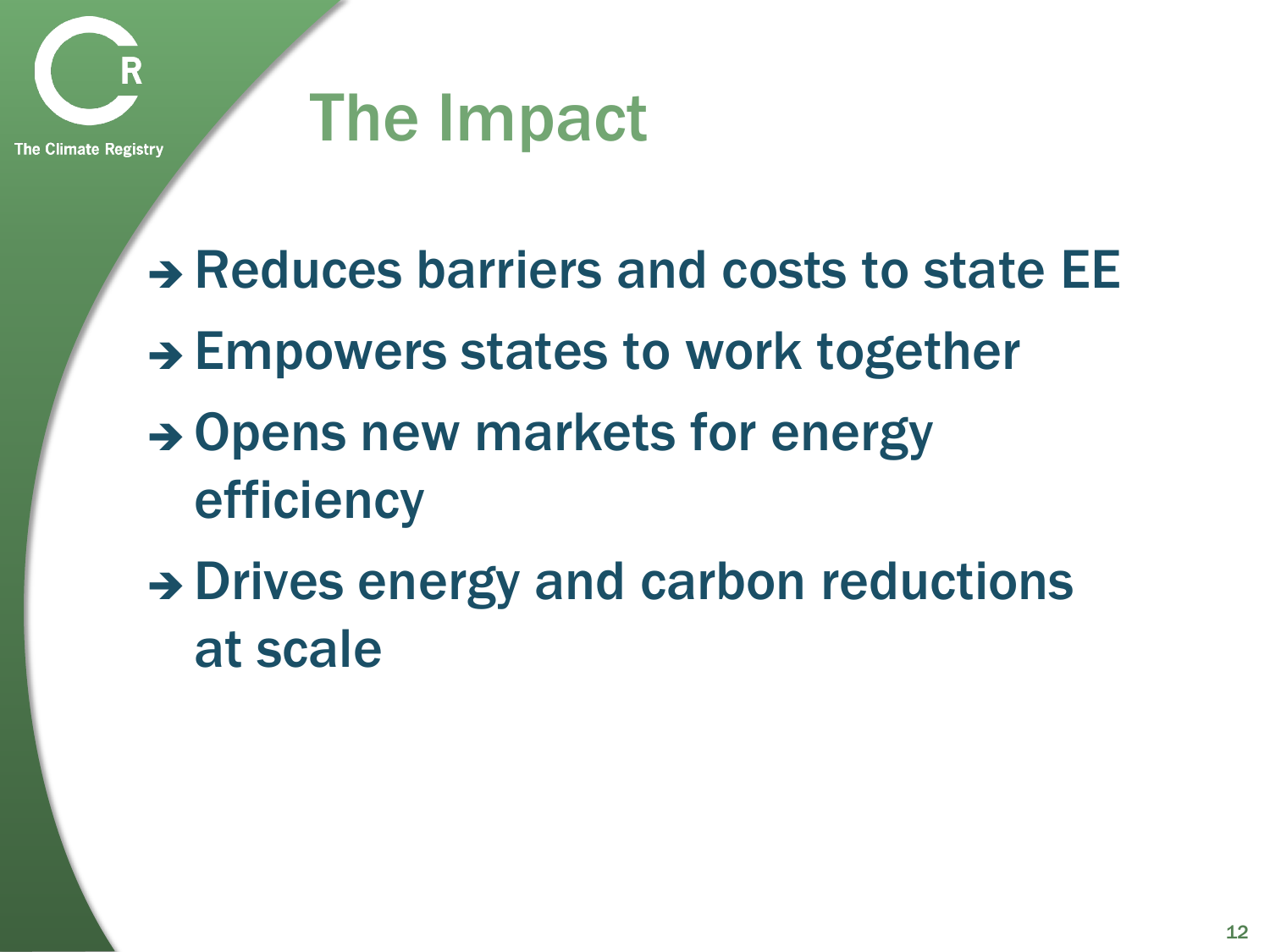

#### Join the conversation

**The Climate Registry** 



#### → February 23-25, Ritz Carlton Pentagon **City**

 $\rightarrow$  EE Registry round table, Monday February 23, 8:30-10:30am